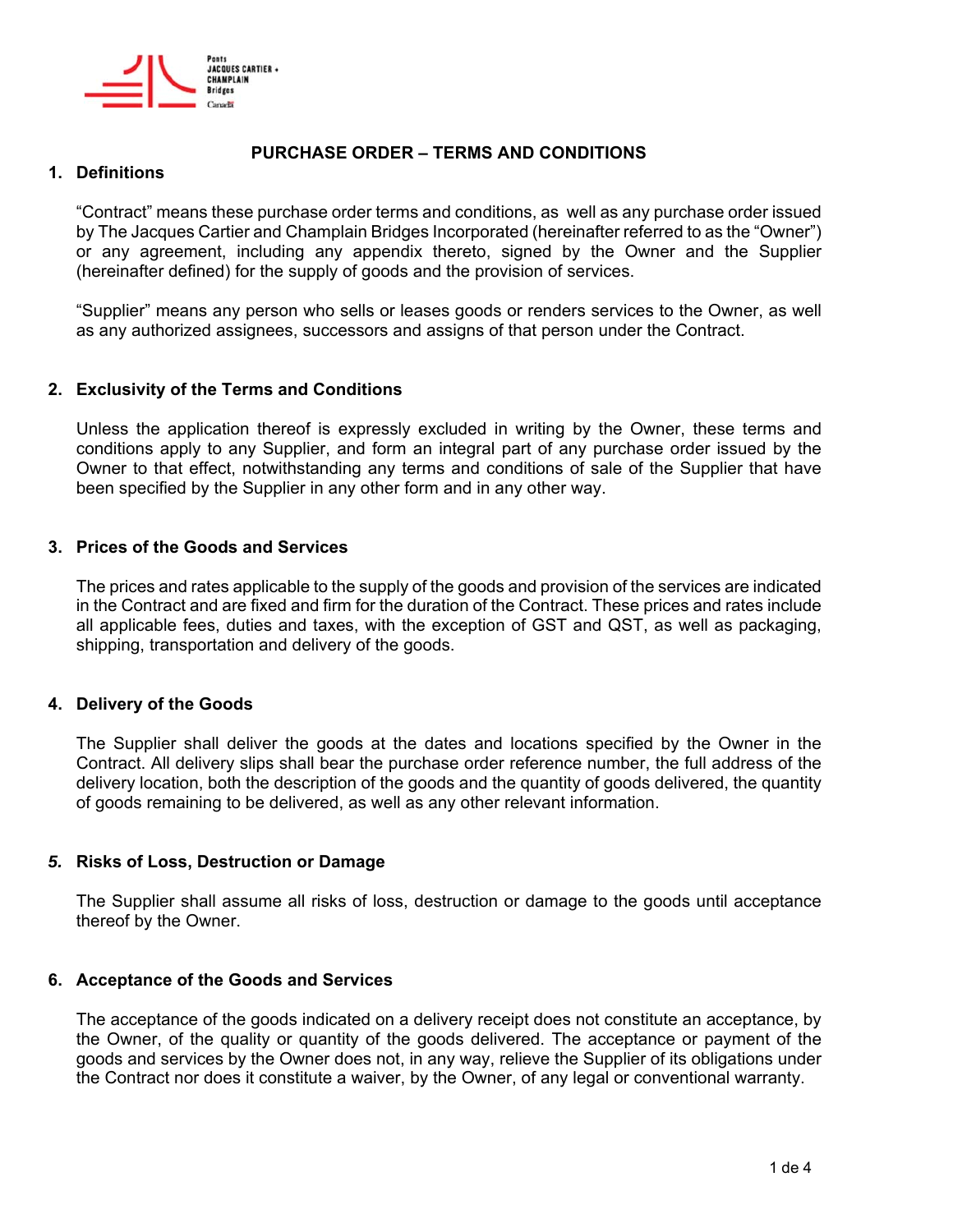

## **7. Representations and Warranties**

The Supplier represents and warrants the following to the Owner:

- The Supplier undertakes to supply the goods and provide the services diligently, on time and in accordance with industry standards;
- The goods supplied do not infringe any third party's intellectual property rights;
- The goods are new, of good quality, free of defects or deficiencies and fit for their intended purpose;
- The aforementioned warranties are in addition to the legal warranties and do not replace them.

The goods or services which, in the opinion of the Owner, are defective or do not meet the requirements set out in the Contract shall, at the request of the Owner, be replaced or corrected by the Supplier, at its expense.

# **8. Billing and Payment**

Once the goods delivered or the services rendered to the complete satisfaction of the Owner, the Supplier shall send the Owner, at the email address indicated on the purchase order, the invoice(s) for the supply of said goods or provision of said services.

All invoices shall specify the purchase order reference number, as well as the details of both the amount due and the applicable taxes.

Payment of all invoices will be made by the Owner within thirty (30) days of receipt thereof. Said invoices shall meet the requirements set by the Owner for the delivery of the goods or performance of the services covered thereby.

The Owner reserves the right to request any other relevant supporting document.

## **9. Postponement and Interruption**

The Owner may, at any time, postpone or interrupt, in whole or in part, the performance of the Contract, by simple notice to the Supplier. The Supplier will not have any recourse against the Owner for the loss of anticipated profits or for any other damage directly or indirectly caused by such postponement or interruption.

## **10. Termination**

The Owner may, at any time, terminate the Contract by simple written notice to the Supplier. The Supplier will be paid for any goods delivered and for any services provided to the satisfaction of the Owner prior to the termination date.

The Supplier will not have any recourse against the Owner for the loss of anticipated profits or for any other damage directly or indirectly caused by such termination.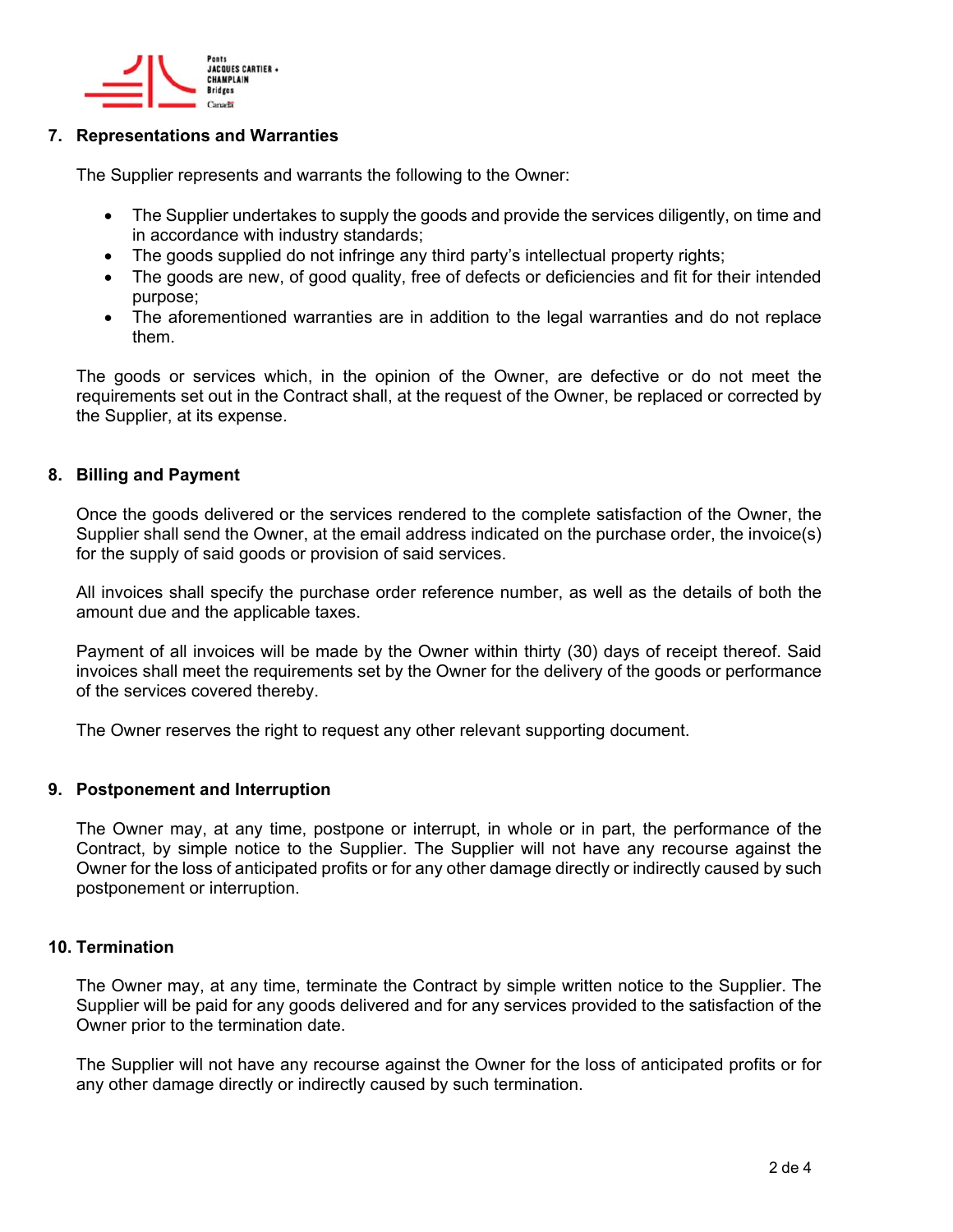

## **11. Confidentiality**

Except where authorized in writing by the Owner, the Supplier shall keep all information relating to this Contract confidential and shall not disclose it to anyone.

### **12. Insurance and Responsibility**

The Supplier shall obtain adequate insurance, at its expense and in the manner provided for in the Contract.

The Supplier undertakes to indemnify and hold harmless the Owner, Her Majesty in right of Canada, as well as their representatives, from and against all claims for loss, damage, expenses (legal, extrajudicial or other), actions, lawsuits or other recourses resulting from the performance of the Contract.

#### **13. Force Majeure**

If the Supplier is unable to perform all or part of its obligations on grounds of force majeure, as defined in the Civil Code of Québec, it shall promptly inform the Owner thereof and take all reasonable measures to minimize the consequences of such a situation.

In such as case, the **Supplier** will be exonerated from any liability resulting from the impossibility, on grounds of force majeure, to perform all or part of its obligations.

#### **14. Notices**

Where the Contract requires one of the parties either to give a notice, instructions or any other indication or to submit a request, the communication shall be made in writing to the addressees at the respective address thereof, which address is specified in the Contract. The notices shall be sent by email or by registered mail. A contracting party's address may be modified by means of a notice given in the manner described in this paragraph.

## **15. Successors and Assigns**

The Contract shall inure to the benefit of and be binding upon the parties hereto and successors and assigns thereof.

### **16. Assignment**

The Supplier may not assign the Contract, in whole or in part, or otherwise transfer its rights or obligations under the Contract without the written consent of the Owner. Any assignment made without such consent is void.